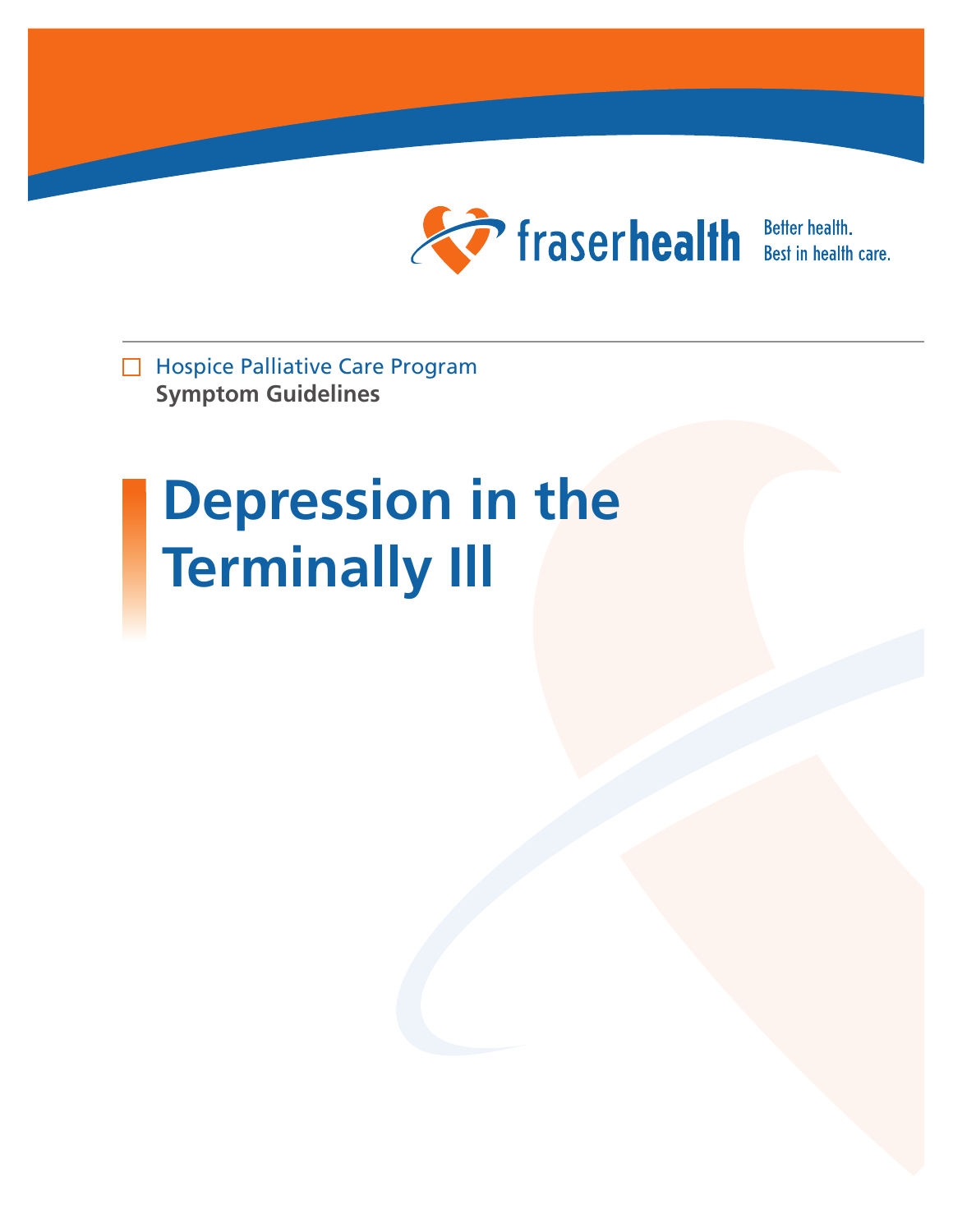

## **Depression in the Terminally Ill**

### **Rationale**

This guideline is adapted for inter-professional primary care providers working in various settings in Fraser Health, British Columbia and the Fraser Valley Cancer Centre and any other clinical practice setting in which a user may see the guidelines as applicable.

### **Scope**

This guideline provides recommendations for the assessment and symptom management of adult patients (age 19 years and older) living with advanced life threatening illness and experiencing the symptom of depression. This guideline does not address disease specific approaches in the management of depression. $(1-12)$ 

### **Definition of Terms**

**Depression** is a primary mood disorder which, according to the DSM-IV-TR includes:

- a depressed mood and/or
- an inability to experience pleasure in normally pleasurable acts (anhedonia).<sup>(13)</sup>

**For major depression**, the DSM-IV-TR states that one of the above symptoms must be present for a period of at least two weeks in combination with four *or more* of the following symptoms: $^{(13)}$ 

- Feelings of overwhelming sadness and/or fear, or the seeming inability to feel emotion (emptiness).
- A decrease in the amount of interest or pleasure in all, or almost all, daily activities.
- Changing appetite and marked weight gain or loss. **Note:** ensure not related to disease process.
- Disturbed sleep patterns, such as insomnia, loss of rapid eye movement (REM) sleep, or excessive sleep (hypersomnia).
- Psychomotor agitation or retardation nearly every day.
- Fatigue, mental or physical, also loss of energy.
- Intense feelings of guilt, helplessness, hopelessness, worthlessness, isolation/loneliness and/or anxiety.
- Trouble concentrating, keeping focus or making decisions or a generalized slowing and obtunding (to dull or blunt, especially sensation or pain) of cognition, including memory.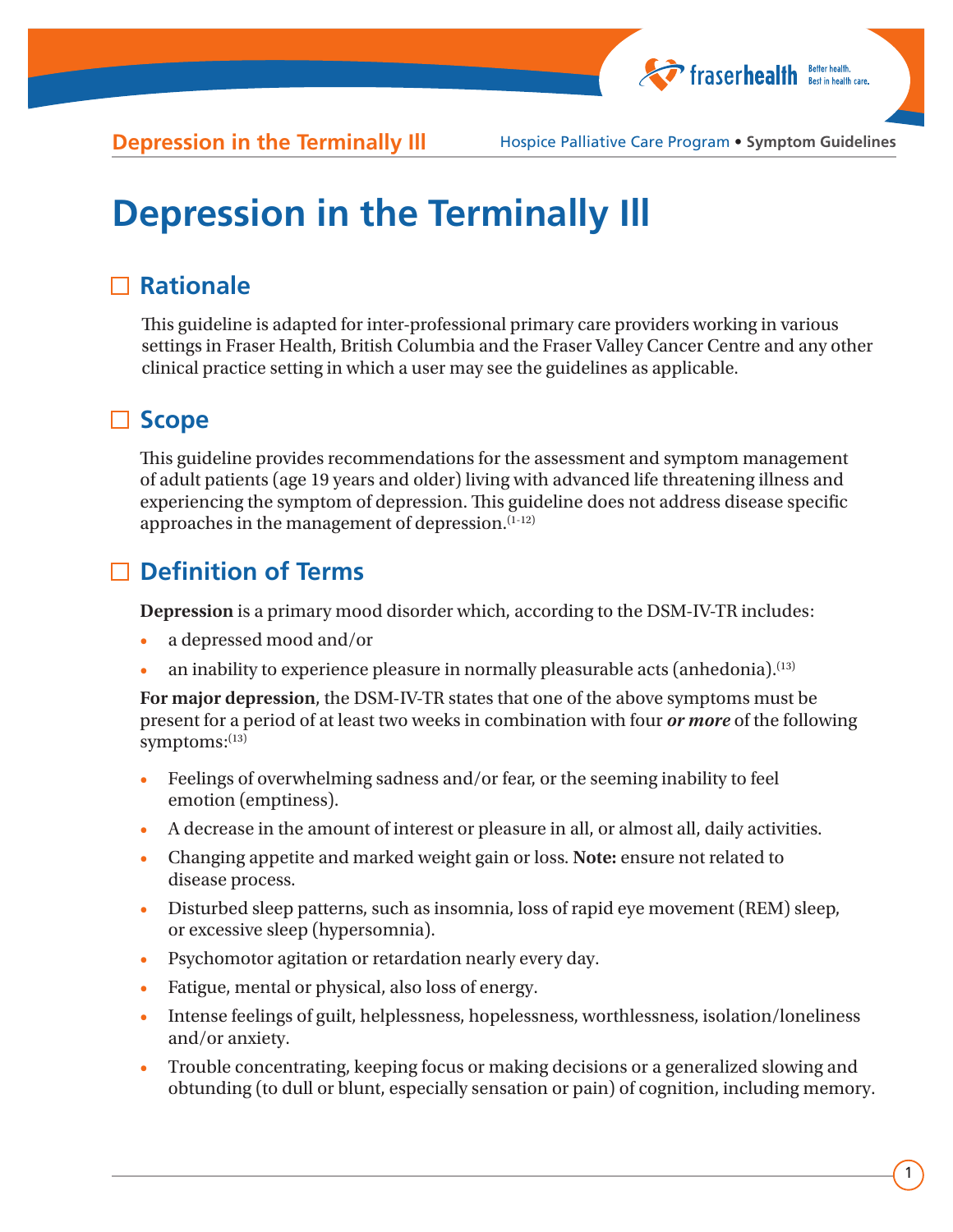

### **Definition of Terms continued...**

- Recurrent thoughts of death (not just fear of dying), desire to just "lay down and die" or "stop breathing", recurrent suicidal ideation without a specific plan, or a suicide attempt or a specific plan for committing suicide.
- Feeling and/or fear of being abandoned by those close to one.

**Minor depression** is a less-used term for a subclinical depression that does not meet criteria for major depression but where there are at least two symptoms present for two weeks.

**Note:** do not include symptoms that are clearly due to a general medical condition, or mood-incongruent delusions or hallucinations.

### **Standard of Care**

- 1. Incidence and Risk Factors
- 2. Assessment
- 3. Diagnosis
- 4. Education
- 5. Treatment: Nonpharmacological
- 6. Treatment: Pharmacological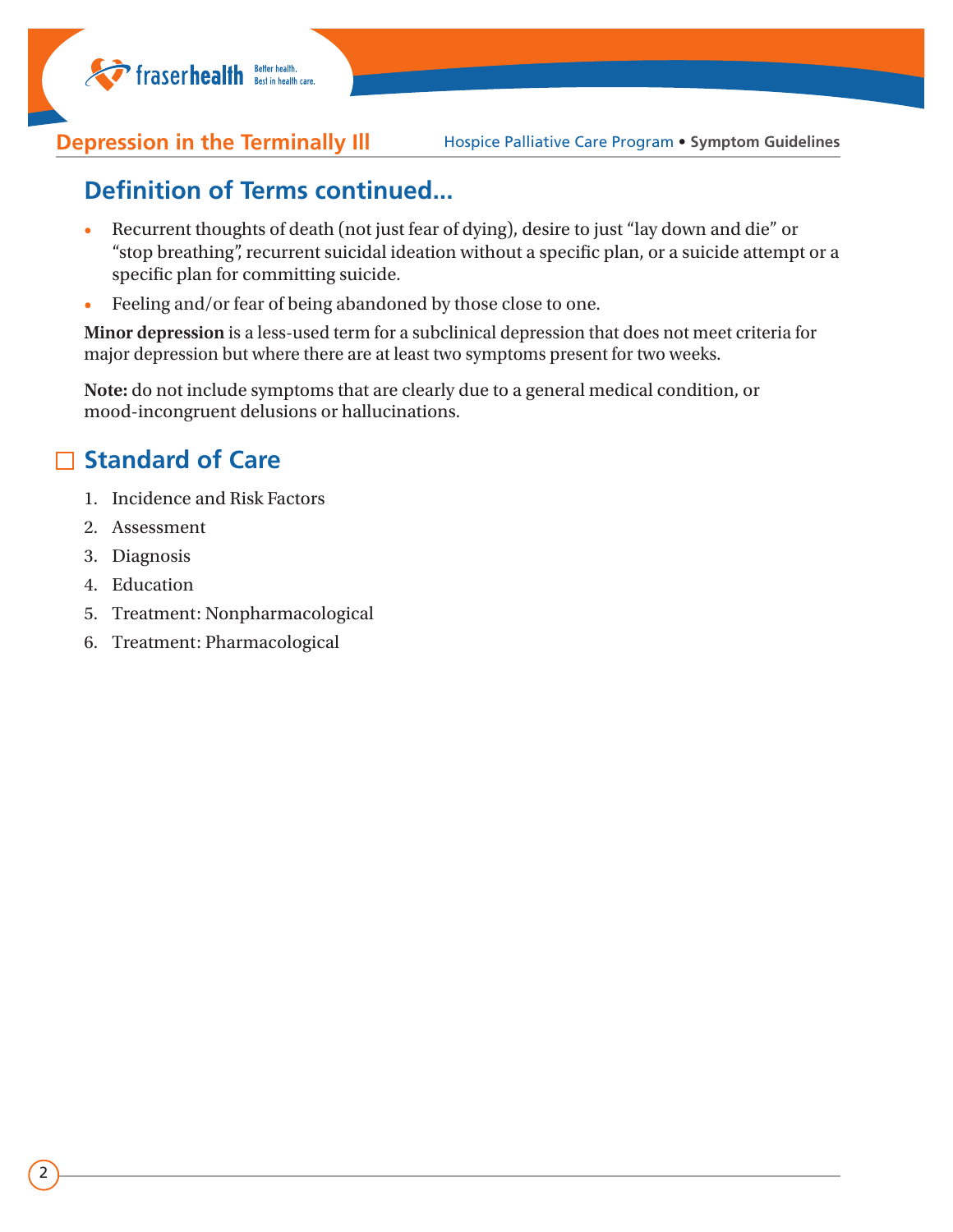

#### **Recommendation 1 Incidence and Risk Factors**

People with advanced illness have a higher incidence of clinical depression than the general population. The prevalence of depression in the general population is 6 to 10%.(9) Terminally ill patients have been found to have a higher level of both physical and emotional distress with 24% having depression.<sup>(14)</sup> Clinical depression occurs in 15 to 30 % of cancer patients.

The diagnosis of depression in people with cancer is often under-diagnosed and under-treated.<sup>(9)</sup>

#### **Risk factors include:**

#### **Non-cancer related risk factors:**

- History of depression or family history of depression. (3, 4, 9, 10)
	- Two or more episodes in a lifetime.
	- First episode early or late in life.
- Lack of family or social support.  $(8, 10)$
- Previous suicide attempts.  $(3, 4, 9)$
- Concurrent chronic illnesses such as: stroke or myocardial infarction.<sup>(15)</sup>

#### **Cancer-related risk factors:**

- Depression at time of cancer diagnosis. $(3, 4)$
- Advanced stage of cancer.  $(4, 9, 10)$
- Additional concurrent life stressors.  $(3, 4, 9)$
- Increased physical impairment or discomfort. $(4, 5, 8-10, 12)$
- Being unmarried and having head and neck cancer. $(10)$
- Substance abuse.
- Pancreatic and primary or metastatic brain cancers.<sup>(4, 8, 10)</sup>
- Medications may contribute to depression (benzodiazepines, corticosteroids, anticonvulsants, methyldopa, propranolol, chemotherapeutic agents). $(4, 7, 8, 10)$
- Chronic pain.(3,4,8,9,10,12)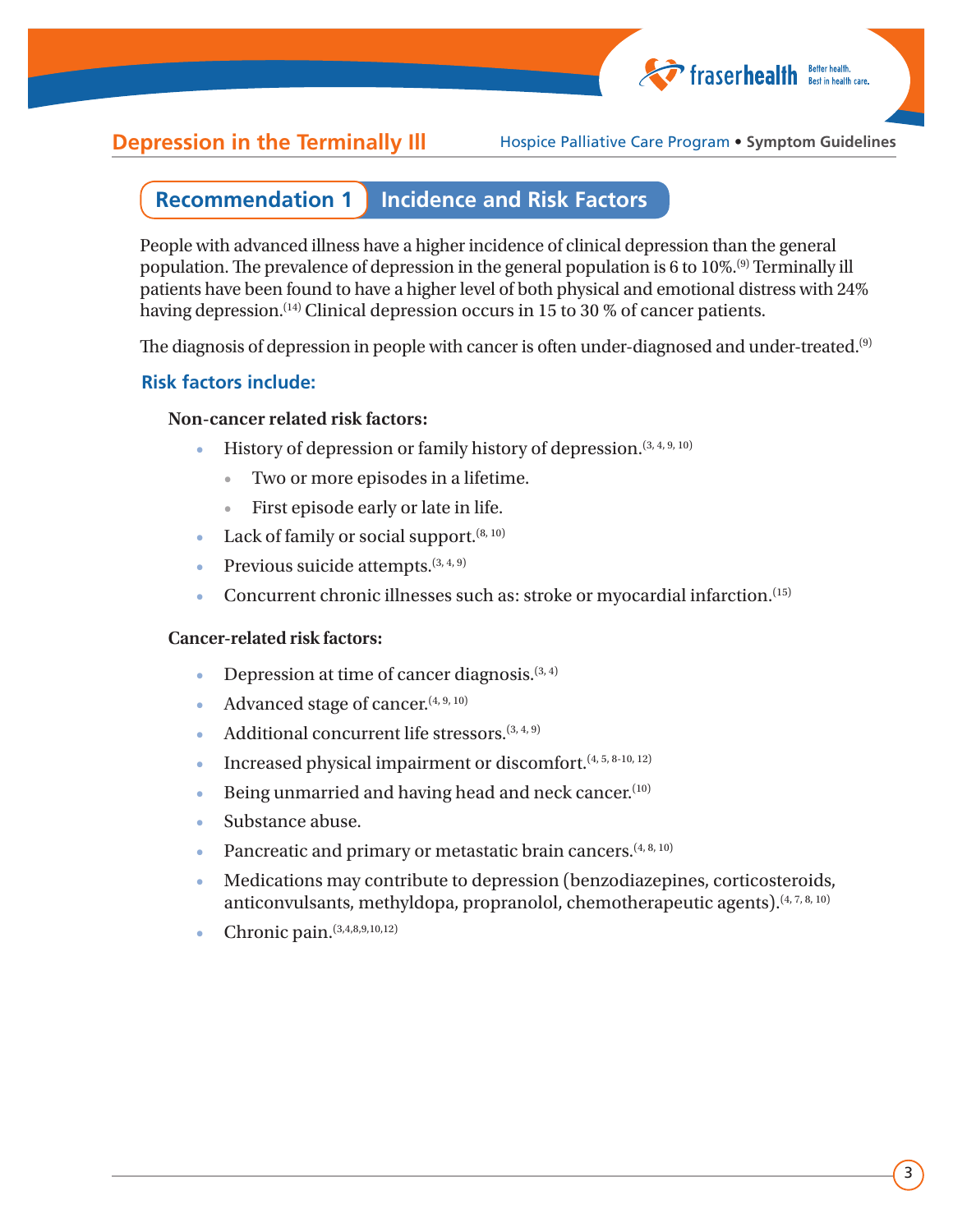

#### **Recommendation 2 Assessment of Depression**

Ongoing comprehensive assessment is the foundation of effective management of depression, including interview, physical assessment, medication review, medical and surgical review, psychosocial review, review of physical environment and appropriate diagnostics. Assessment must determine the cause, effectiveness and impact on quality of life for the patient and their family.(1, 2, 5, 16)

Recognition and diagnosis of depression is variable depending on the clinical setting and the diagnostic acumen of those delivering end of life care.<sup>(9)</sup>

#### *Suggested Questions for the Assessment of Depressive Symptoms in Adults with Terminal Illness*(15, 17)

| How well are you coping with your illness. Well? Poor?                                                                                                         | Well being          |
|----------------------------------------------------------------------------------------------------------------------------------------------------------------|---------------------|
| How are your spirits since diagnosis? During treatment? Down? Blue?                                                                                            | Mood                |
| Do you cry sometimes? How often? Only alone?                                                                                                                   | Mood                |
| Are there things your still enjoy doing, or have you lost pleasure in things you<br>used to do before you became ill?                                          | Anhedonia           |
| How does the future look to you? Bright? Black?                                                                                                                | Hopelessness        |
| Do you feel you can influence your care, or is your care totally under<br>others' control?                                                                     | Helplessness        |
| Do you worry about being a burden to family and friends during the treatment?                                                                                  | Worthlessness       |
| Physical symptoms (Evaluate in the context of disease related symptoms)                                                                                        |                     |
| Do you have pain that is not controlled?                                                                                                                       | Pain                |
| How much time do you spend in bed?                                                                                                                             | Fatigue             |
| Do you feel weak? Fatigue easily? Rested after sleep? Any relationship between<br>how you feel and a change in treatment or how you otherwise feel physically? | Fatigue             |
| How is your sleeping? Trouble going to sleep? Awake early? Often?                                                                                              | Insomnia            |
| How is your appetite? Food tastes good? Weight loss or gain?                                                                                                   | Appetite            |
| How is your interest in sex? Extent of sexual activity?                                                                                                        | Libido              |
| Do you think or move more slowly than usual?                                                                                                                   | Psychomotor slowing |

Adapted from Roth, AJ, Holland JC: Psychiatric complications in cancer patient. In: Brain MC, Carbone PP, eds.: Current Therapy in Hematology-Oncology. 5th ed. St Louis, Mo: Mosby-Year Book, Inc., 1995, pp 609-618.

**Mnemonics** commonly used to remember the DSM-IV criteria are:

- **SIGECAPS** (**s**leep, **i**nterest (anhedonia), **g**uilt, **e**nergy, **c**oncentration, **a**ppetite, **p**sychomotor, **s**uicidality)(17) **and**
- **DEAD SWAMP** (**d**epressed mood, **e**nergy, **a**nhedonia, **d**eath (thoughts of), **s**leep, **w**orthlessness/guilt, **a**ppetite, **m**entation, **p**sychomotor).(17)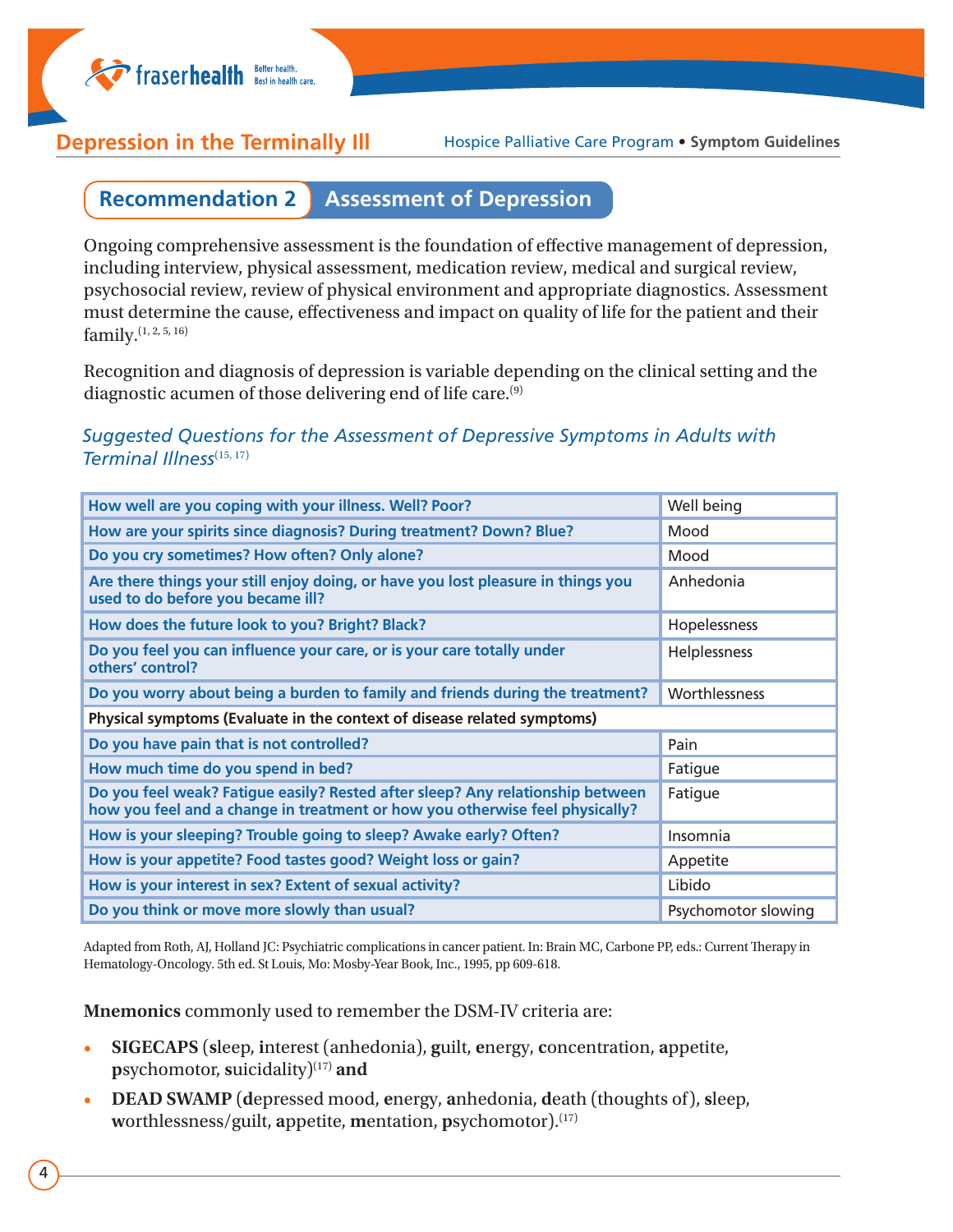

#### **Recommendation 3 Diagnosis**

Identifying the underlying etiology of depression is essential in determining the interventions required.

The usual somatic symptoms of depressed patients (fatigue, loss of appetite, sleep disturbance, poor concentration, etc.) are often present in advanced cancer and terminal illness and cannot always be relied upon for diagnosis.  $(4, 10)$ 

Psychological symptoms of depression that are persistent, out of character and severe are of greater diagnostic value in patients with advanced illness.(5, 18) In particular, watch for pervasive dysphoria, feelings of helplessness, hopelessness and worthlessness, guilt, loss of self-esteem, loss of interest and wishes to die. Even very mild or passive suicidal ideation is indicative of significant depression in terminally ill patients.  $(1, 4-6)$ 

If the diagnosis of depression is uncertain, consider psychiatric referral and a trial of antidepressant medication. **When in doubt, treat.**<sup>(1, 6)</sup>

#### **Recommendation 4 Education**

Depression is a distressing symptom to experience and witness. It is commonly under reported as many of the signs and symptoms are a feature of terminal illness.  $(1, 5)$ 

Reinforce to patient and family the importance of reporting symptoms that are causing distress, physical or psychological, as both may influence psychological well being.  $(1, 5, 9)$ 

Reinforce that if depression is diagnosed it can be managed. Treatment can be effective even when life expectancy is short.  $(1, 5, 9)$ 

Teach the purpose of nonpharmacological and pharmacological measures and the goal of each. $(5)$ 

Teach that many anti-depressant medications take time to become effective.(5)

### **Recommendation 5 Treatment: Nonpharmacological**

Depression in patients with advanced disease is optimally managed by utilizing a combination of supportive psychotherapy, cognitive-behavioural techniques, and antidepressant medications.  $(8, 12)$ 

Always ensure that pain is well treated or alleviated. Uncontrolled pain is a major risk factor for depression and suicide among patients with cancer.  $(1, 2, 4)$ 

For patient and family consider psychosocial therapies, relaxation techniques, massage therapy and therapeutic touch.<sup>(1, 4-6, 8, 12, 15)</sup>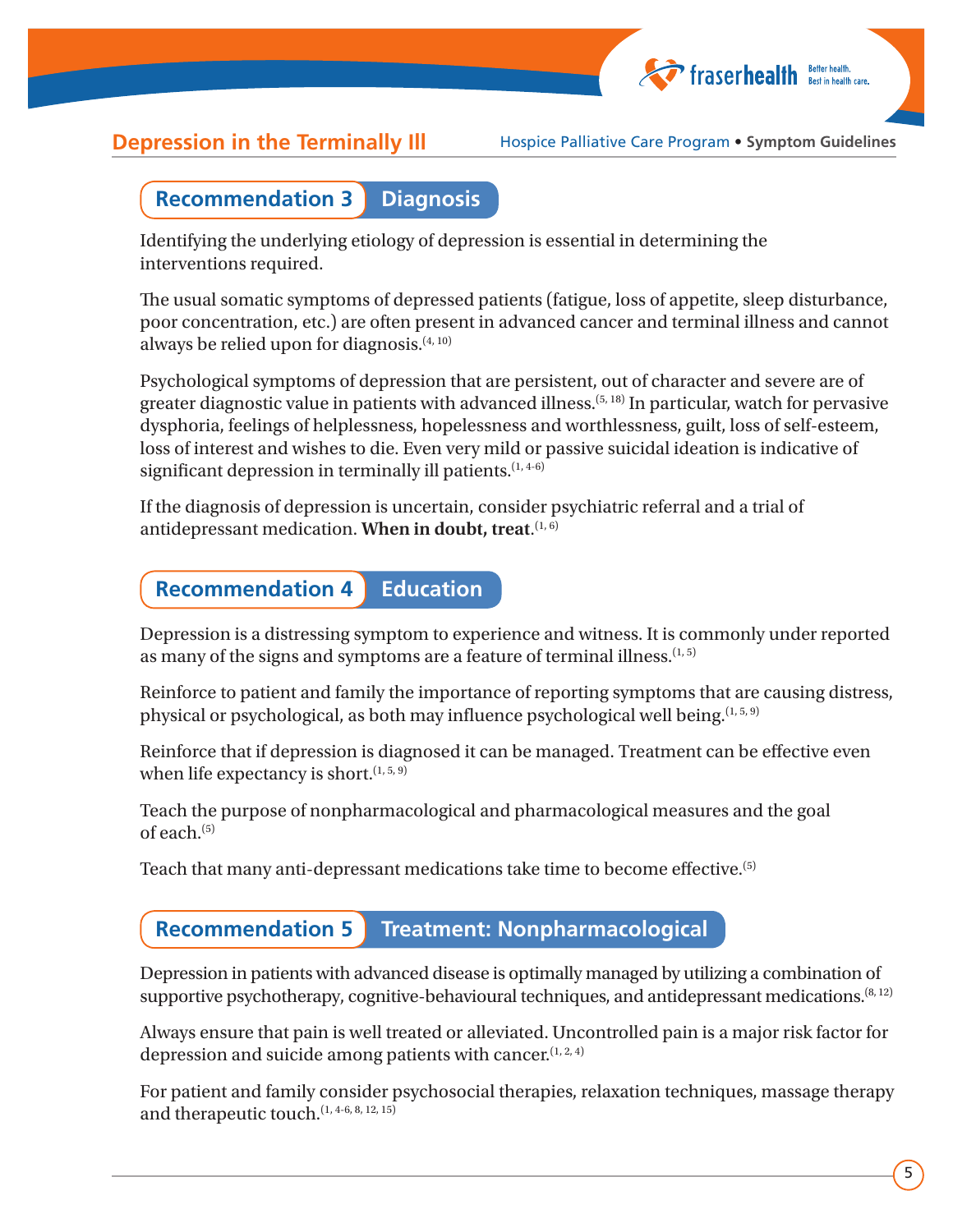**Thaserhealth** Better health.

**Depression in the Terminally III** Hospice Palliative Care Program • Symptom Guidelines

#### **Recommendation 6 Treatment: Pharmacological**

"Medication without ongoing contact is often seen as abandonment and never acceptable." $(19)$ 

- Start with low doses and increase slowly.  $(1, 5, 6, 8, 15)$
- When anticipated survival time is short, consider psychostimulants due to their more immediate onset of effect.<sup>(1, 5, 6, 8, 15)</sup>
- Consider side effects and additional therapeutic benefit (tricyclic antidepressants may benefit neuropathic pain but worsen constipation; avoid tricyclics in patients with cardiac conduction delays, etc.).<sup>(1, 2, 5, 6, 8, 15)</sup>
- Withdrawal symptoms may be of significant importance in palliative patients who are unable to continue with oral medications.
- There are similar response rates when comparing antidepressant medications.<sup>(20)</sup>

#### Selective Serotonin Receptor Inhibitors (SSRIs):(1, 2, 5, 8, 10, 15)

### Example: **Citalopram,**(6) **Paroxetine**, **Fluoxetine**, **Sertraline**(15)

Initial and maintenance doses are specific for each of the SSRI's. In the case of citalopram, use 10 to 20 mg daily to start, increasing at intervals of no less than one week. Maximum daily dose is 60 mg, although doses above 40 mg are not ordinarily recommended.<sup>(20)</sup>

Initial dose: Citalopram - 10 mg per day **then** maintenance: 20 to 30 mg per day. May increase at intervals of no less than one week.<sup>(20)</sup>

- Have fewer side effects than tricyclic antidepressants (TCAs).
- Start SSRI at half the usual dose for the general population.
- Paroxetine and fluoxetine are active inhibitors of the enzyme responsible for metabolizing oxycodone and codeine to its active analgesic form. Concurrent use of these opioids and SSRIs can therefore result in decreased pain control.
- The sudden cessation of SSRI therapy when a patient is unable to swallow can produce a withdrawl syndrome. Withdrawal risk is greater with short-half life drugs such as paroxetine, lowest with long-half life drugs such as fluoxetine, and are of intermediate risk for other SSRI's.<sup>(20)</sup>

**Fluoxetine has less selective receptor sites and a much longer half-life than the other SSRIs and should not be the drug of choice. Switching to other antidepressants after having been on fluoxetine can be complicated due to the extended half life.**(5)

#### **Serotonin-Norepinephrine Reuptake Inhibitors (SNRIs):**

Example: **Venlafaxine**(10)

Initial dose: Venlafaxine – 75 mg per day **then** maintenance dose: 150 to 375 mg per day.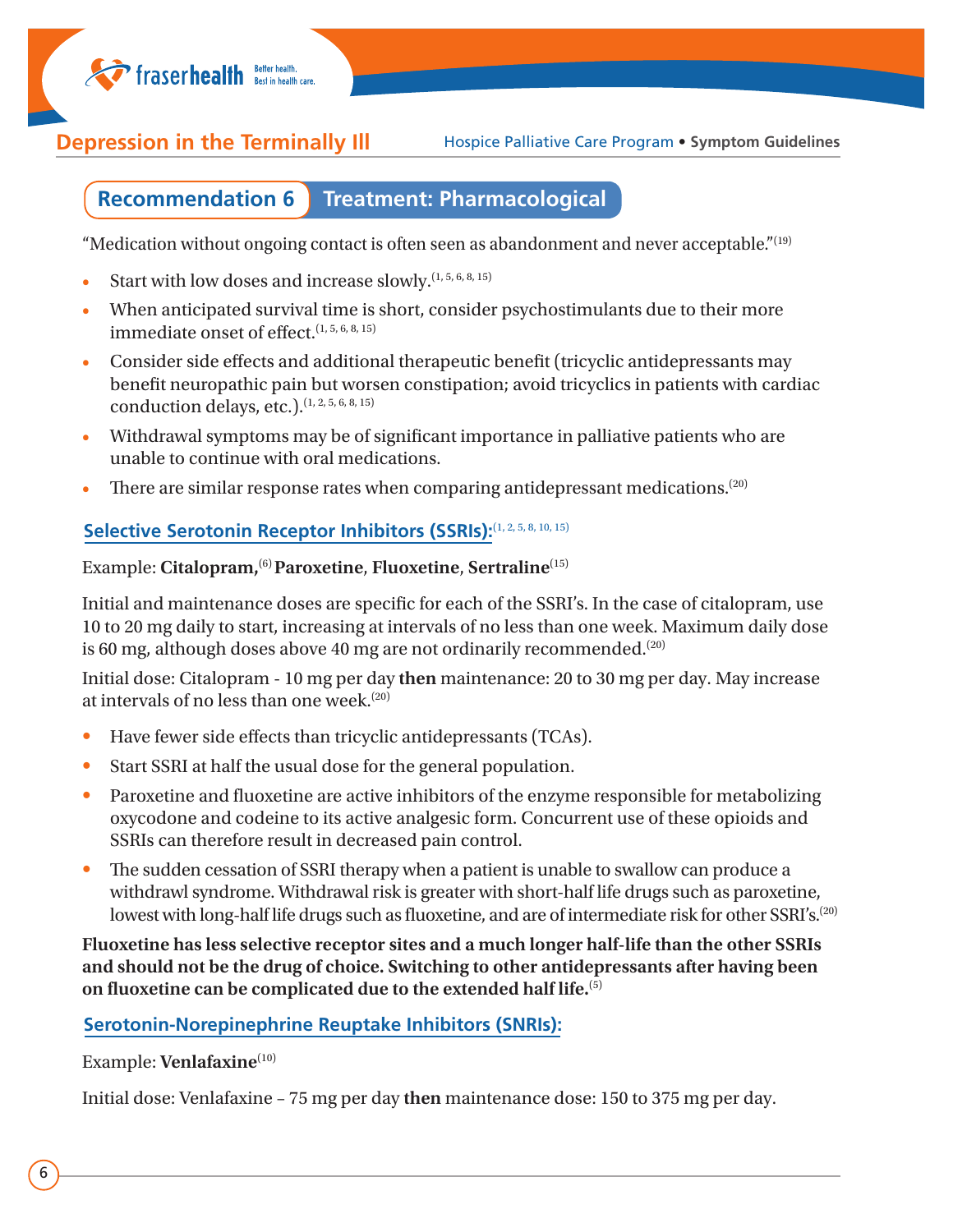

#### **Recommendation 6 Treatment: Pharmacological continued...**

#### **Atypical Antidepressants:**

#### Example: **Bupropion**<sup>(1, 2, 8, 15)</sup>

- Initial activating dose-related seizure-inducing potential. Contraindicated in patients with a history of seizure, in those with concomitant conditions predisposing to seizure, and in patients taking other drugs that lower seizure threshold.
- Low incidence of sedative, hypotension and anticholinergic side effects.
- Can cause over stimulation.
- Generally considered third line treatment.
- Initial: 100 mg per day **then** maintenance: 200 mg per day not to exceed 150 mg per dose.

#### Example: **Trazodone**(1, 10)

- Trazodone may cause hypotension including orthostatic hypotension and syncope; caution is required if it is given to patients receiving antihypertensive drugs and an adjustment in the dose of the antihypertensive medication may be required.
- Increased serum digoxin and phenytoin levels have been reported with concurrent trazodone use. $(1,10)$
- Treatment should be started with low initial doses of 25 to 50 mg daily in divided doses or in an evening single dose. The dose may be increased slowly to a maximum of 300 mg daily in ambulatory patients and to 600 mg daily in hospitalized patients.

#### Example: **Mirtazapine**(10, 21)

- A tetracyclic antidepressant. Mirtazapine elimination is decreased in elderly persons.
- When used concomitantly with drugs that reduce the seizure threshold (e.g., phenothiazines), mirtazapine may increase the risk of seizure.
- Initial dose: 7.5 to 15 mg daily, maintenance dose: 15 to 45 mg daily.

#### Psychostimulants:<sup>(1, 2, 5, 10, 12)</sup>

#### Examples: **Methylphenidate** and **Dextroamphetamine**.

- Consider this class of medication when life expectancy may be short,  $(1, 5, 6, 8, 15)$  as these drugs work within hours to days.
- They often enhance opioid analgesia, reduce opioid sedation and improve appetite. They can improve attention, concentration and overall performance.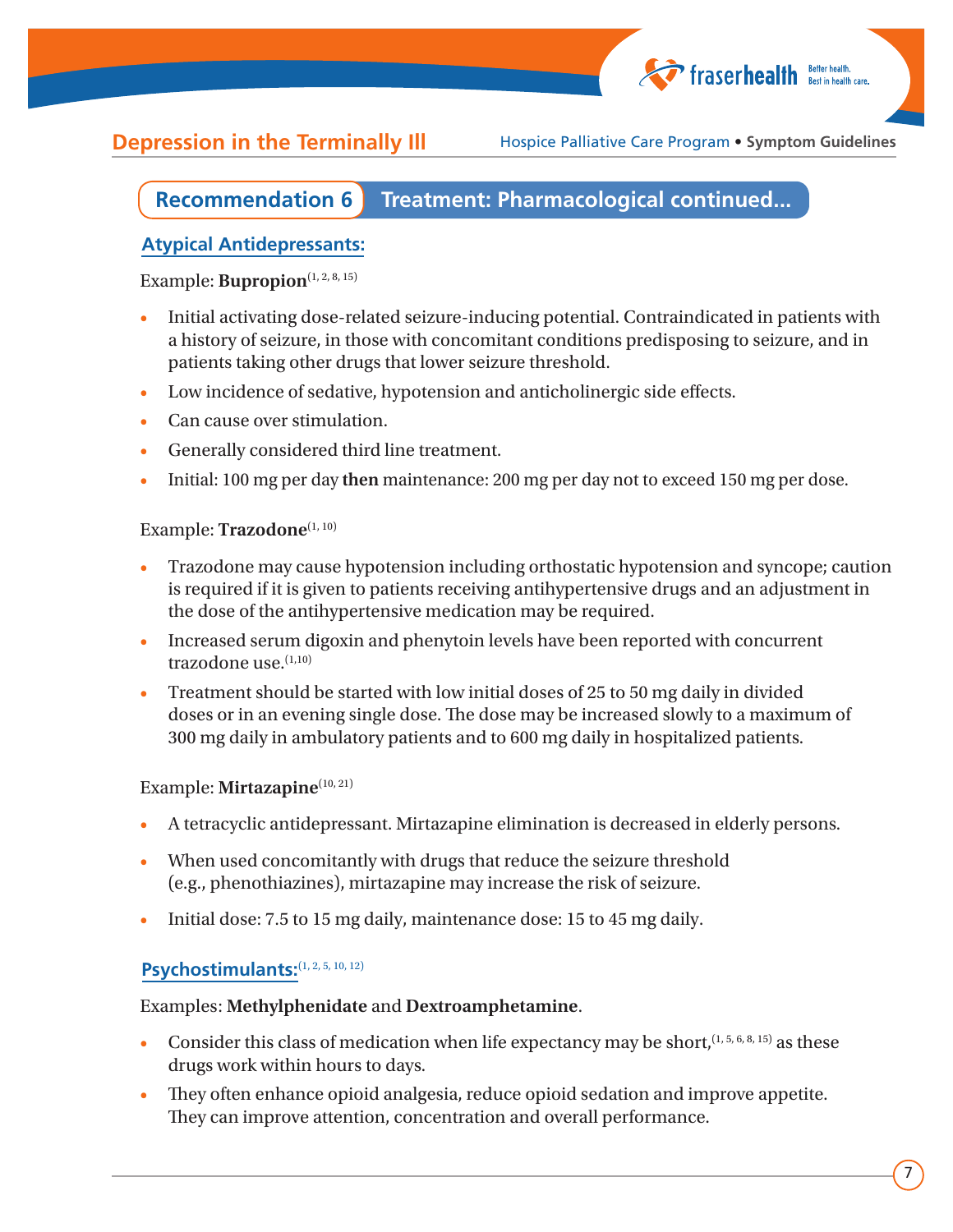**helter health** Best in health.

**Depression in the Terminally III** Hospice Palliative Care Program • Symptom Guidelines

- Side effects include agitation, confusion, insomnia, anxiety and paranoia. Use cautiously in the elderly, avoid in delirious patients<sup>(1)</sup> and underlying medical conditions that may be compromised by increases in blood pressure or heart rate such as pre-existing hypertension, heart failure, recent myocardial infarction, or hyperthyroidism.<sup>(21)</sup>
- A common clinical practice is to start a psychostimulant and a SSRI together and then withdraw the stimulant while titrating the SSRI upward.
- Start methylphenidate at 5 mg PO at 8 AM and noon. Initial doses could be lower at 2.5 mg b.i.d. in very frail patients.Increase 2.5 to 5 mg every 1 or 2 days until desired effect is reached, or to a maximum daily dose of 30 mg per day.<sup>(23)</sup> Afternoon dosing can affect nighttime sleep and is generally not recommended.(5)

#### **Tricyclic Antidepressants (TCA)**(1, 2, 5, 8, 10, 15)

#### Examples: **Nortriptyline, Amitriptyline, Imipramine** and **Doxepin**

- Requires a careful risk-benefit ratio analysis because the adverse effect profile may be troubling to patients in a palliative/hospice setting.(1) Effects include sedation and anticholinergic effects; dry mouth, blurred vision, urinary hesitancy, or retention, constipation.
- Avoid TCA's in patients with cardiac conduction delays,  $(1, 2, 5, 6, 8, 15)$  coronary artery disease, or history of myocardial infarction in past six months.(20)
- Adverse effects usually decrease 3 to 4 days after initiation of a TCA or after increasing the dosage.
- The secondary amines (desipramine and nortriptyline) generally have fewer side effects, such as sedation and anticholinergic effects, than the tertiary amines (imipramine, amitriptyline, and doxepine).(23)
- The specific liver enzyme cytochrome P450 metabolism pathway may affect drug levels. From 5 to 10 % of Caucasians have a recessive gene that results in deficient 2D6 metabolism which would affect desipramine and nortriptyline.<sup>(20)</sup> Twenty percent of Asians are deficit in the 2C19 enzyme affecting the metabolism of TCA's such as imipramine.(20)
- Start at low doses (10 to 25 mg PO at bedtime) and increase by 10 to 25 mg PO every 4 days.
- Onset of antidepressant effect may take 2 to 4 weeks.
- May provide additional neuropathic pain benefits.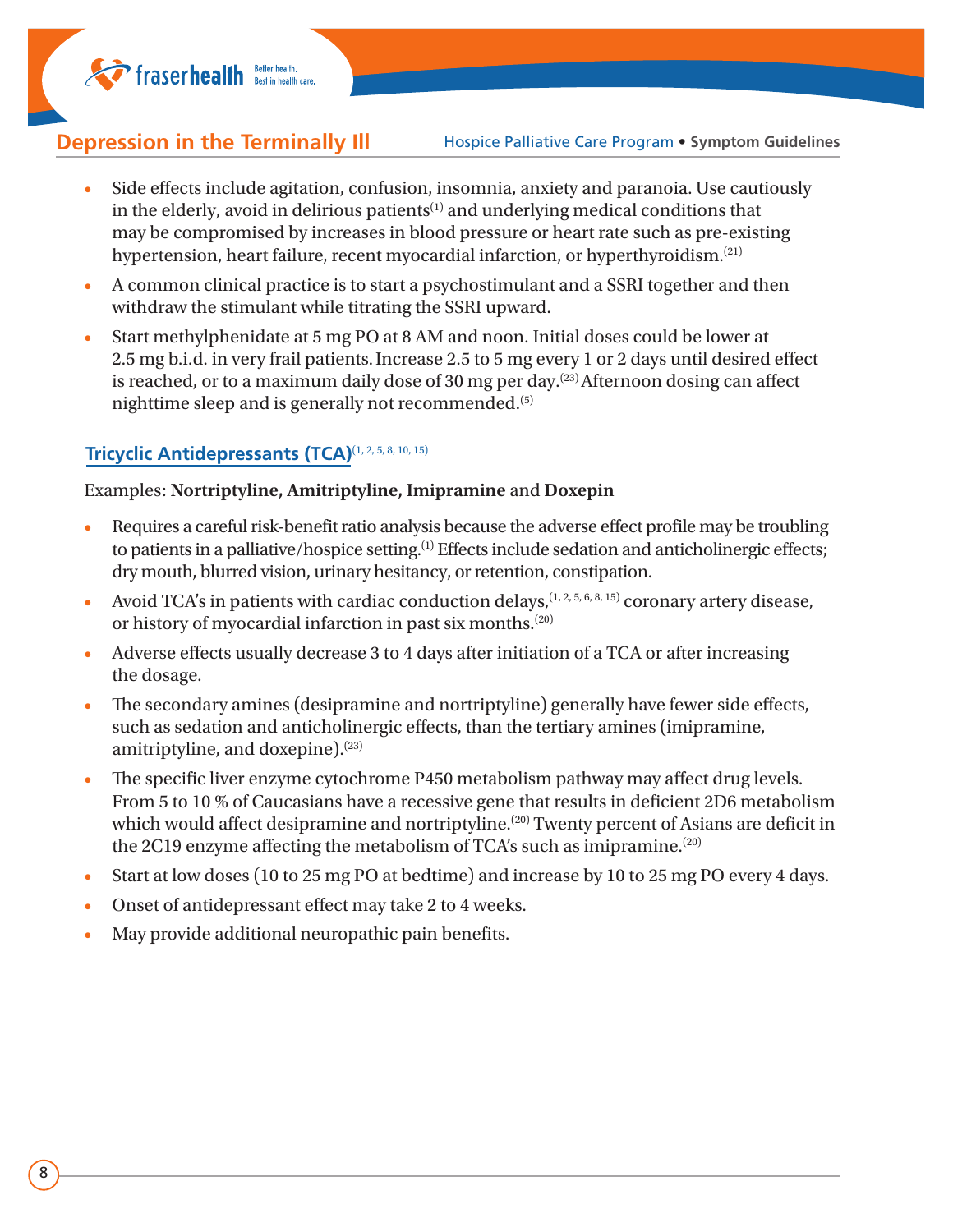### **References**

Information was compiled using the CINAHL, Medline (1996 to April 2006) and Cochrane DSR, ACP Journal Club, DARE and CCTR databases, limiting to reviews/systematic reviews, clinical trials, case studies and guidelines/protocols using depression terms in conjunction with palliative/ hospice/end of life/dying/terminally ill. Palliative care textbooks mentioned in generated articles were hand searched. Articles not written in English were excluded.

- 1. Billings JA. Depression. Journal of Palliative Care. 1995 Spring;11(1):48-54.
- 2. Block SD, Panel for the ACP ASIM End-of-Life Care Concensus. Assessing and managing depression in the terminally ill patient. Annals of Internal Medicine. 2000;132(3):209-18.
- 3. Durkin I, Kearney M, O'Siorain L. Psychiatric disorder in a palliative care unit. Palliative Medicine. 2003;17(2):212-8.
- 4. Gibson C, Lichtenthal W, Berg A, Breitbart WS. Psychologic issues in palliative care. Anesthesiology Clinics of North America. 2006;24(1):61-80.
- 5. Goldberg L. Psychologic issues in palliative care: Depression, anxiety, agitation and delirium. Clinics in Family Practice. 2004;6(2):441-70.
- 6. Goy E, Ganzini I. End-of-life care in geriatric psychiatry. Clinics in Geriatric Medicine. 2003;19:841-56.
- 7. Jefford M, Mileshkin L, Richards K, Thomson J, Zalcberg.J., al E. Rapid screening for depression-validation of the brief case-find for depression (BCD) in medical oncology and palliative care patients. British Journal of Cancer. 2004;91(900-906).
- 8. Lander M, Wilson K, Chochinov HM. Depression and the dying older patient. Clinics in Geriatric Medicine. 2000;16(2):335-56.
- 9. Lloyd-Williams M. Screening for depression in palliative care patients: A review. European Journal of Cancer Care. 2001;10(1):31-5.
- 10. Potash M, Breitbart WS. Affective disorders in advanced cancer. Hematology Oncology Clinics of North America. 2002 June; 16:671-700.
- 11. Slaughter J, Beck D, Johnston S, Holmes S, McDonald A. Anticipatory grief and depression in terminal illness. Annals of Long Term Care. 1999;7(8):299-304.
- 12. Stiefel R, DieTrill M, Berney A, Olarte JMN, Razavi D. Depression in palliative care: A pragmatic report from the Expert Working Group of the European Association for Palliative Care. Supportive Care in Cancer. 2001 October;9(7):477-88.
- 13. American Psychiatric Association. Diagnostic and Statistical Manual of Mental Disorders IV-TR. 5th ed. Washington, D.C.: American Psychiatric Association,; 2000.
- 14. Lloyd-Williams M, Friedman T. Depression in palliative care patients a prospective study. European Journal of Cancer Care. 2001;10:270-4.
- 15. Roth AJ, Holland JC. Psychiatric complications in cancer patients. In: Brain MC, Carbone PP, editors. Current Therapy in Hematology - Oncology. 5th ed. St. Louis: Mosby - Year Book Inc.; 1995. p. 609-18.
- 16. Wilson KG, Graham ID, Viola R, Chater S, Faye BJ, Weaver LA, et al. Structured interview assessment of symptoms and concerns in palliative care. Canadian Journal of Psychiatry. 2004;49(6):350-8.
- 17. Clinical Depression Mnemonics. 2006 November 9th; Available from: http://en.wikipedia.org/wiki/Clinical\_ depression#Mnemonics
- 18. Calne S, Kumar A. Nursing Care of Patients with Late-Stage Parkinson's Disease. Journal of Neuroscience Nursing. 2003 October;35(5):242-51.